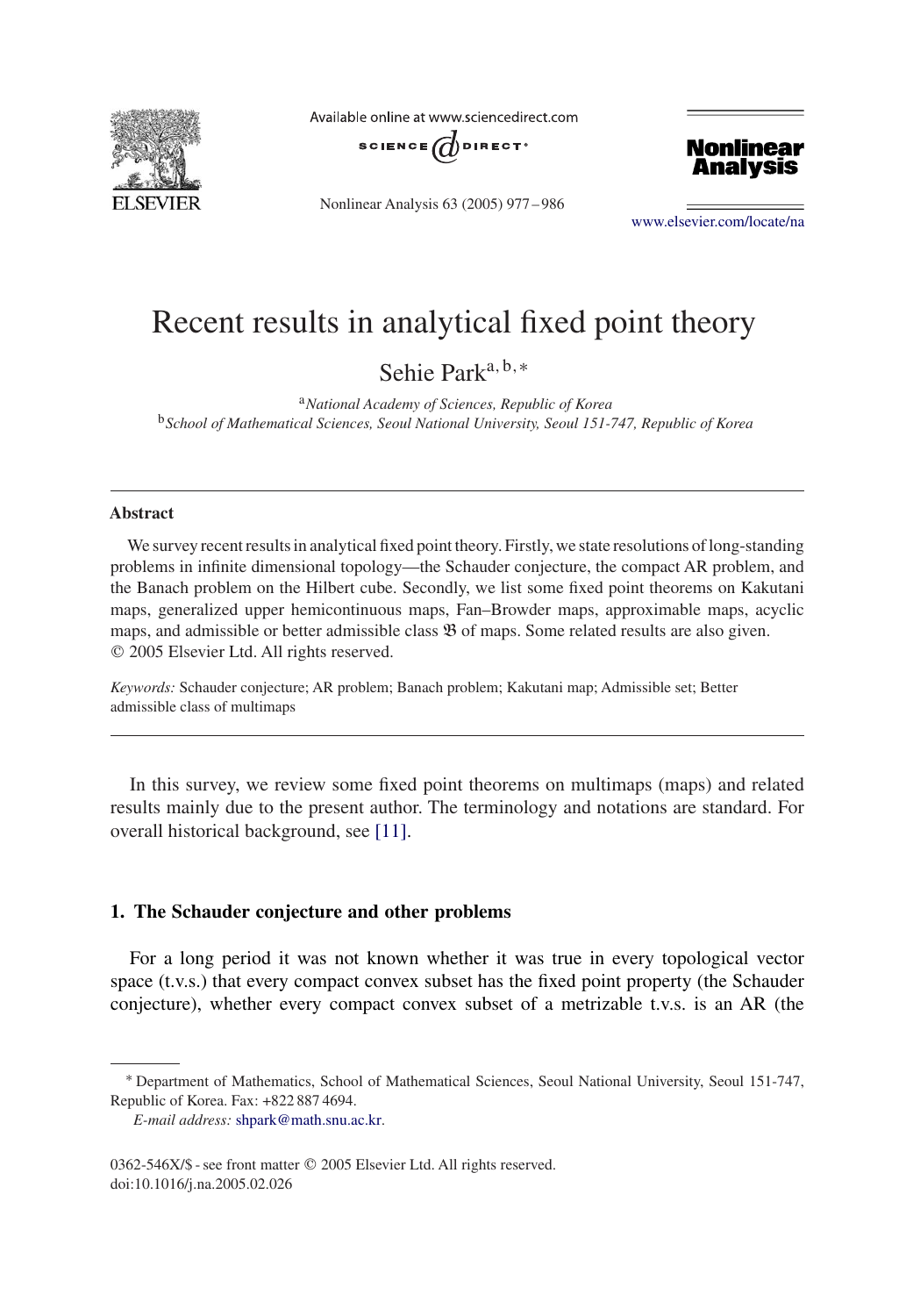compact AR problem), and whether every infinite dimensional compact convex subset of a metrizable t.v.s. is homeomorphic to the Hilbert cube (the Banach problem).

In 2001, Robert Cauty [\[4\]](#page-8-0) obtained the affirmative solution to the Schauder conjecture as follows:

**Theorem 1** *(Cauty [\[4\]](#page-8-0)). Let E be a Hausdorff t*.*v*.*s*., *C a convex subset of E*, *and f a continuous function from C into C*. *If f (C) is contained in a compact subset of C*, *then f has a fixed point*.

Historically well-known partial forms of Theorem 1 were obtained by Brouwer (1912), Schauder (1927, 1930), Tychonoff (1935), Hukuhara (1950), Klee (1960), Fan (1964), Idzik (1987), Nhu (1996), Arandelović (1996), and others. For the literature, see [11,14,16].

A *polytope P* in a t.v.s. *E* is a nonempty compact convex subset of *E* contained in a finite dimensional subspace of *E*. A nonempty subset *X* of a t.v.s. *E* is said to be *admissible* (in the sense of Klee) provided that, for every compact subset *K* of *X* and every neighborhood *V* of the origin 0 of *E*, there exists a continuous function  $h : K \to X$  such that  $x - h(x) \in V$ for all  $x \in K$  and  $h(K)$  is contained in a polytope in X.

Note that every nonempty convex subset of a locally convex Hausdorff t.v.s. is admissible. Other examples of admissible t.v.s. are  $l^p$ ,  $L^p$ , the Hardy spaces  $H^p$  for  $0 < p < 1$ , the space *S(*0*,* 1*)* of equivalence classes of measurable functions on [0*,* 1], and others. Moreover, any locally convex subset of an *F*-normable t.v.s. and any compact convex locally convex subset of a t.v.s. is admissible. Note that an example of a nonadmissible nonconvex compact subset of the Hilbert space  $l^2$  is known.

From now on, all metrizable t.v.s. is assumed to be separable. Motivated by Dobrowolski [\[5\],](#page-8-0) we obtained the following in [\[17\]:](#page-9-0)

**Lemma 1.** *A compact convex subset of a metrizable t*.*v*.*s*. *is admissible*.

From Lemma 1, in 2003, the present author [\[17\]](#page-9-0) obtained affirmative solutions to the compact AR problem and the Banach problem as follows:

**Theorem 2.** *A compact convex subset of a metrizable t*.*v*.*s*. *is an AR.*

**Theorem 3.** *An infinite dimensional compact convex subset of a metrizable t*.*v*.*s*. *is homeomorphic to the Hilbert cube Q*.

Significant consequences of Theorems 2 and 3 are that all *Roberts spaces*—that is, compact convex sets with no extreme points constructed by Roberts' method [\[21\]](#page-9-0) of needle point spaces—are AR and have the fixed point property; see [\[17\].](#page-9-0)

#### **2. Kakutani maps**

From now on, we are mainly concerned with multimaps (or simply, maps)  $T : X \rightarrow Y$ for subsets *X* and *Y* of t.v.s. A *Kakutani map* is an upper semicontinuous (u.s.c.) multimap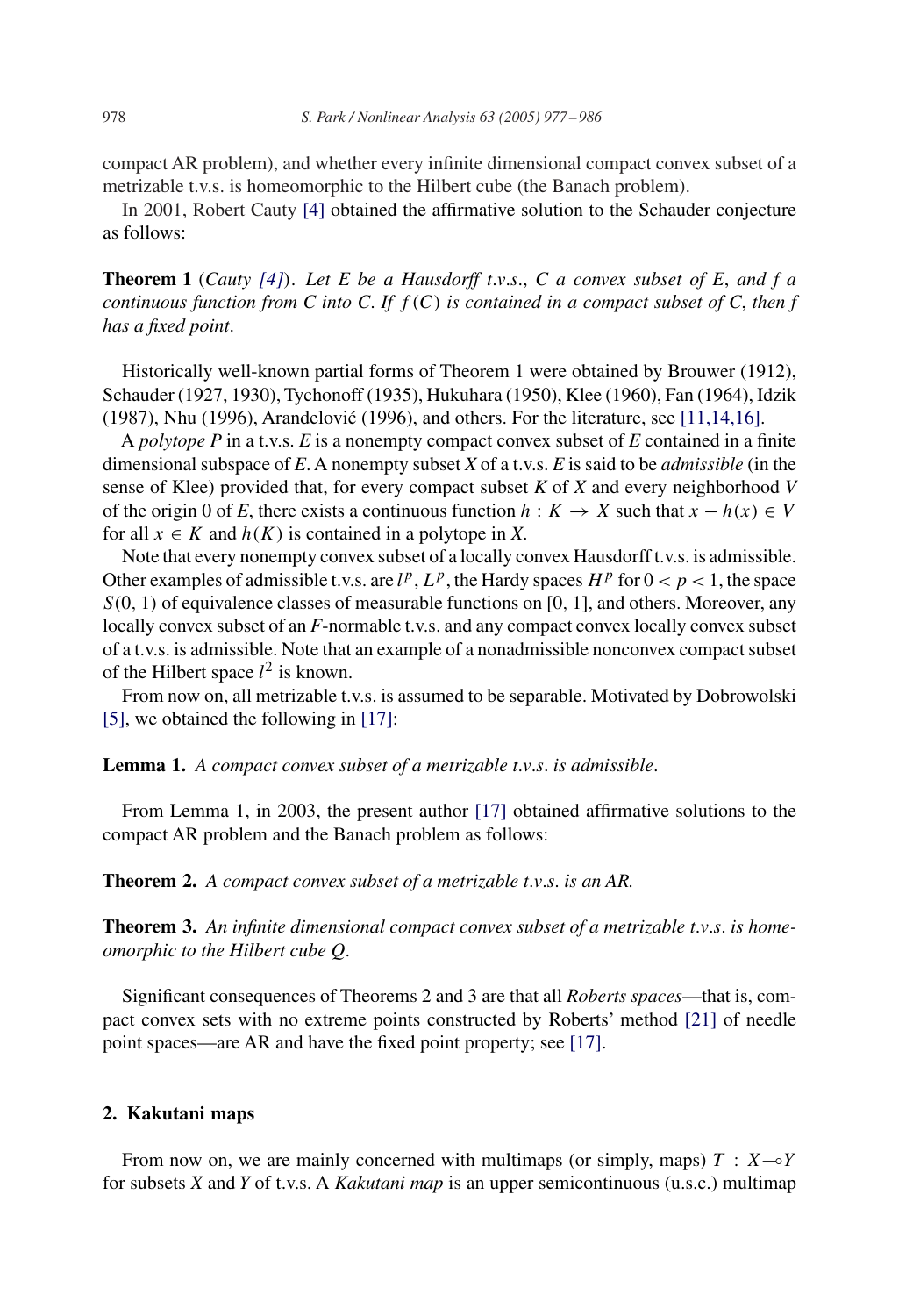with nonempty closed convex values. The following are recently obtained:

**Theorem 4** *(Dobrowolski[\[6\]](#page-8-0)). Let X be a compact convex subset of a Hausdorff t*.*v*.*s*. *Then every Kakutani map*  $T : X \rightarrow X$  *has a fixed point.* 

**Theorem 5** *(Dobrowolski [\[6\]](#page-8-0)). Let X be a convex subset of a metrizable t*.*v*.*s*. *Then every compact Kakutani map*  $T : X \rightarrow X$  *has a fixed point.* 

Particular forms of Theorem 4 are due to Kakutani (1941), Bohnenblust and Karlin (1950), Fan (1952), Glicksberg (1952), Granas and Liu (1986), Park (1988), Okon (2002), and others. See [7–12,16].

These theorems can be immediately applied to the Leray–Schauder type alternatives. We give only one as follows:

**Theorem 6.** *Let X be a compact convex subset of a Hausdorff t*.*v*.*s*. *and U an open subset of X such that*  $0 \in U$ . Let  $T : \overline{U} \rightarrow X$  *be a Kakutani map. Then one of the following holds:* 

- (i) *T has a fixed point*.
- (ii) *There exists an*  $x \in \text{Bd } U$  *and a*  $\lambda \in (0, 1)$  *such that x is a fixed point of*  $\lambda T$ .

For a metrizable t.v.s., the compactness of *X* in Theorem 6 can be replaced by the compactness of *T* by Theorem 5.

For Kakutani maps, we have another fixed point theorem.

**Theorem 7** *(Park and Tan [\[20\]](#page-9-0)). Let X be a subset of a locally convex Hausdorff t*.*v*.*s*. *E and Y an almost convex dense subset of X. Let*  $T : X \rightarrow X$  *be a compact u.s.c. map with nonempty closed values such that*  $T(y)$  *is convex for all*  $y \in Y$ . *Then T* has a fixed point.

In particular, for  $Y = X$ , we obtain

**Corollary 7.1.** *Let X be an almost convex subset of a locally convex Hausdorff t*.*v*.*s*. *Then any compact Kakutani map T* : *XX has a fixed point in X*.

Moreover we have the following almost fixed point theorem [\[15\]:](#page-9-0)

**Theorem 8.** *Let X be a subset of a t*.*v*.*s*. *and Y an almost convex dense subset of X*. *Let*  $T : X \rightarrow E$  *be a l.s.c.* [*u.s.c.*] *map such that*  $T(y)$  *is convex for all*  $y \in Y$ . If there is *a totally bounded subset K of*  $\overline{X}$  *such that*  $T(y) ∩ K ≠ ∅$  *for each*  $y ∈ Y$ *, then for any convex neighborhood U of the origin 0 of E, there exists a point*  $x_U \in Y$  *such that*  $T(x_U) \cap (x_U + U) \neq \emptyset$ .

## **3. Generalized upper hemicontinuous maps**

The upper semicontinuity is generalized to upper demicontinuity (u.d.c.), to upper hemicontinuity (u.h.c.), and to generalized upper hemicontinuity. The Kakutani fixed point theorem has a large number of generalizations.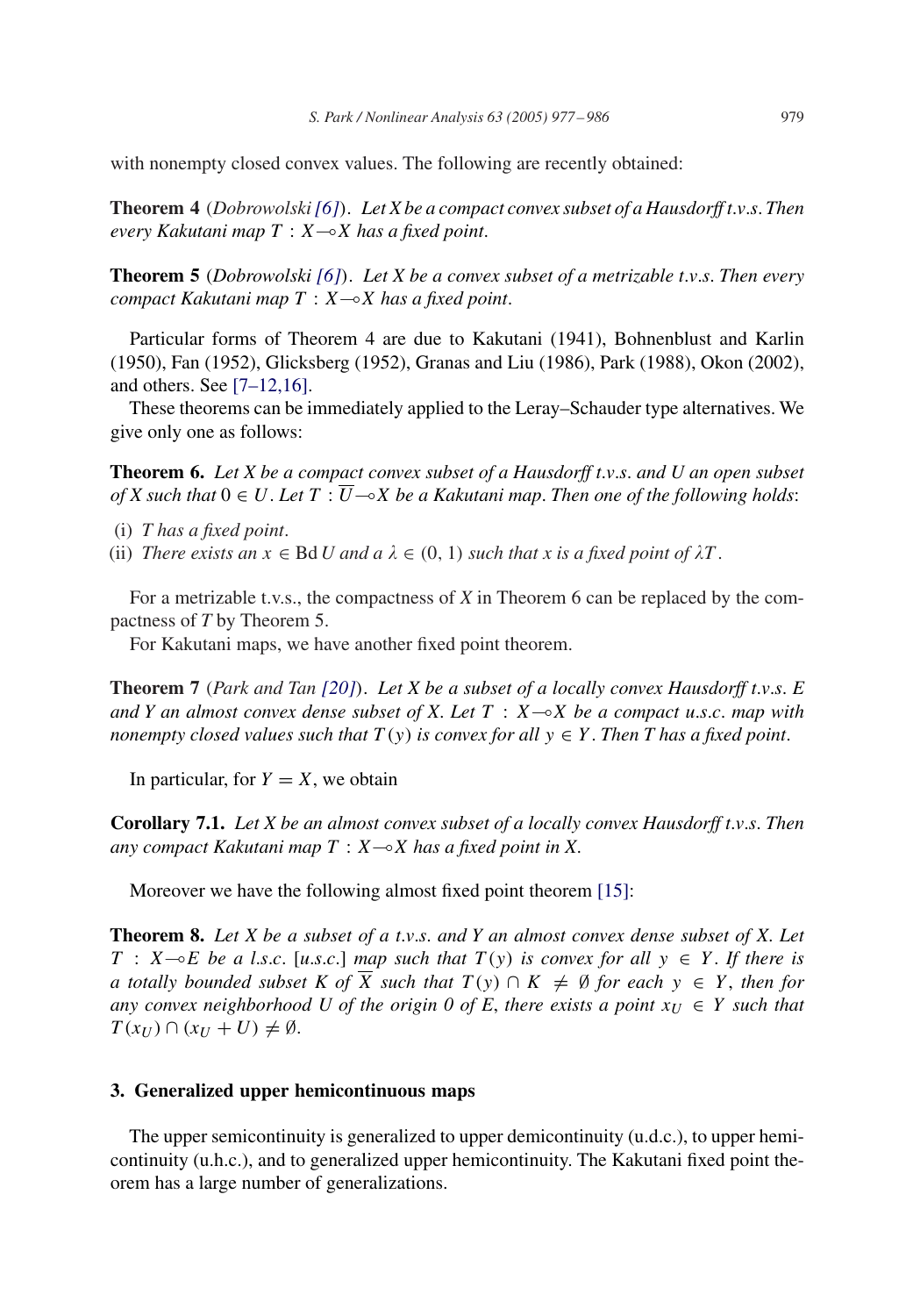A *convex space X* is a nonempty convex set with any topology that induces the Euclidean topology on the convex hulls of its finite subsets. A nonempty subset *L* of a convex space *X* is called a *c*-*compact set* if for each finite set  $N \subset X$  there is a compact convex set  $L_N \subset X$ such that  $L \cup N \subset L_N$ . Let [*x*, *L*] denote the closed convex hull of  $\{x\} \cup L$  in *X*, where *x* ∈ *X*.

Let  $cc(E)$  denote the set of nonempty closed convex subsets of a t.v.s. *E* and  $kc(E)$  the set of nonempty compact convex subsets of *E*. Let *E*<sup>∗</sup> denote the topological dual of *E*.

Let  $X \subset E$  and  $x \in E$ . The *inward* and *outward sets* of *X* at *x*,  $I_X(x)$  and  $O_X(x)$ , are defined as follows:

$$
I_X(x) = x + \bigcup_{r>0} r(X - x), \quad O_X(x) = x + \bigcup_{r<0} r(X - x).
$$

For  $p \in \{ \text{Re } h : h \in E^* \}$  and  $U, V \subset E$ , let

$$
d_p(U, V) = \inf\{|p(u - v)| : u \in U, v \in V\}.
$$

The following is the basis of the main theorem in [8,14]:

**Theorem 9.** *Let X be a convex space*, *Lac*-*compact subset of X*, *K a nonempty compact subset of X, E a t.v.s. containing X as a subset, and*  $F: X \to 2^E \setminus \{0\}$ . *Suppose that, for each*  $p$  ∈ {Re  $h$  :  $h$  ∈  $E^*$ },

(0)  $p|_X$  *is continuous on X*; (1)  $X_p = \{x \in X : \text{sup } p(Fx) \geqslant p(x)\}$  *is compactly closed in X*; (2)  $x \in K$  *and*  $p(x) = \max p(X)$  *implies*  $x \in X_p$ *; and* (3)  $x \in X \backslash K$  *and*  $p(x) = \max p[x, L]$  *implies*  $x \in X_p$ .

*Then there exists an*  $x \in \bigcap \{X_p : p \in \{\text{Re } h : h \in E^*\}\}.$ 

**Remarks.** 1. In Theorem 9, we do not require any concrete connection between topologies of *X* and *E* except (0). This is why there have appeared fixed point theorems on maps whose domains and ranges have different topologies.

2. If *F* is u.h.c. on each nonempty compact subset *C* of *X*, then *F* satisfies the "continuity" condition (1) for all  $p \in \{ \text{Re } h : h \in E^* \}$ , but not conversely. Any map *F* satisfying (1) is said to be *generalized u.h.c.*

3. The "boundary" condition (2) is equivalent to the following:

 $(2)'$  *x*  $\in$  *K* and  $p(x) = \max p(I_X(x))$  implies  $x \in X_p$ .

In fact,  $p(x) = \max p(X)$  is equivalent to  $p(x) = \max p(\overline{I_X(x)})$ .

Let *X* be a nonempty convex subset of a vector space *E*. The *algebraic boundary*  $\delta_E(X)$ of *X* in *E* is the set of all  $x \in X$  for which there exists  $y \in E$  such that  $x + ry \notin X$  for all  $r > 0$ . If *E* is a t.v.s., the *topological boundary* Bd  $X = Bd<sub>E</sub> X$  of *X* is the complement of Int<sub>E</sub>X in  $\overline{X}$ . It is known that  $\delta_E(X) \subset$  Bd *X* and in general  $\delta_E(X) \neq$  Bd *X*.

Moreover, the "boundary" condition  $(2)'$  is equivalent to the following:

 $(2)''$   $x \in K \cap \delta_E(X)$  and  $p(x) = \max p(\overline{I_X(x)})$  implies  $x \in X_p$ .

4. The "coercivity" or "compactness" condition (3) is equivalent to the following:

(3)<sup>'</sup>  $x \in X \backslash K$  and  $p(x) = \max p(I_L(x))$  implies  $x \in X_p$ .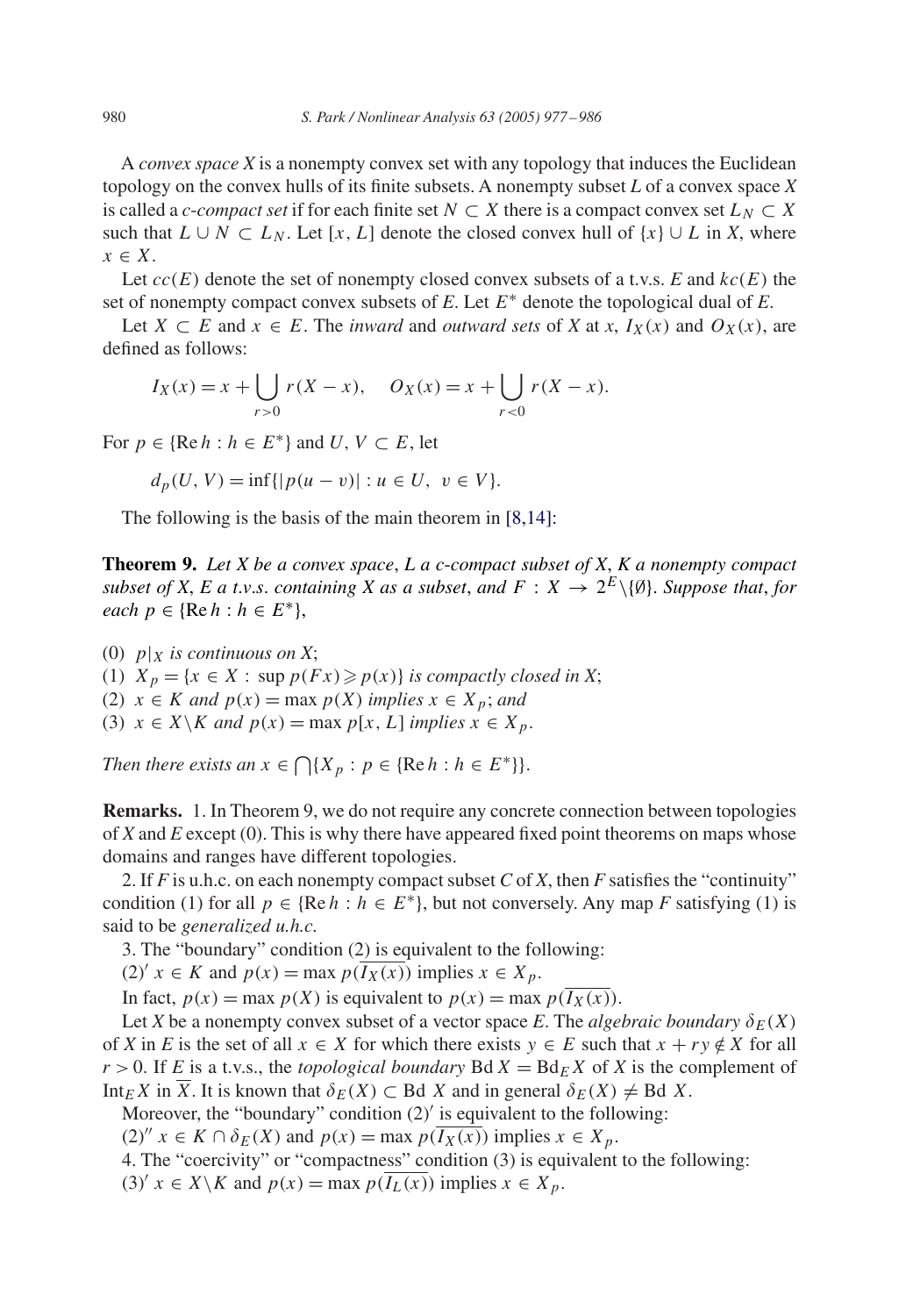**Theorem 10.** *Let X be a convex space*, *Lac*-*compact subset of X, K a nonempty compact subset of X*, *E a Hausdorff t*.*v*.*s*. *containing X as a subset*, *and F a map satisfying either*

(A)  $E^*$  *separates points of*  $E$  *and*  $F : X \to kc(E)$ , *or* 

(B) *E* is locally convex and  $F: X \to cc(E)$ .

(I) *Suppose that for each*  $p \in \{ \text{Re } h : h \in E^* \}$ ,

(0)  $p|_X$  *is continuous on X*;

(1)  $X_p = \{x \in X : \inf p(Fx) \leqslant p(x)\}\$ is compactly closed in X;

(2)  $d_p(Fx, \overline{I_X(x)}) = 0$  *for every*  $x \in K \cap \delta_E(X)$ ; *and* 

(3)  $d_p(Fx, \overline{I_L(x)}) = 0$  *for every*  $x \in X \backslash K$ .

*Then there exists an*  $x \in X$  *such that*  $x \in F(x)$ *.* 

(II) *Suppose that for each*  $p \in \{ \text{Re } h : h \in E^* \}$ ,

(0)  $p|_X$  *is continuous on X*; (1)<sup>*i*</sup>  $X_p = \{x \in X : \text{sup } p(Fx) \geqslant p(x)\}$  *is compactly closed in X*;  $(2)'$  *d<sub>p</sub>*(*Fx*,  $\overline{O_X(x)}$ ) = 0 *for every*  $x \in K \cap \delta_E(X)$ ; *and*  $(3)'$   $d_p(Fx, \overline{O_L(x)}) = 0$  *for every*  $x \in X \backslash K$ .

*Then there exists an*  $x \in X$  *such that*  $x \in F(x)$ *. Further, if F is u.h.c., then*  $F(X) \supset X$ *.* 

Recall that Theorem 10 unifies, improves and generalizes historically well-known fixed point theorems published in nearly 50 papers; see the diagram in [8,11,14].

## **4. The Fan–Browder maps**

Usually, a multimap with nonempty convex values and open fibers is called a *Browder map*. The well-known *Fan–Browder fixed point theorem* states that a Browder map from a compact convex subset of a t.v.s. into itself has a fixed point [\[3\].](#page-8-0)

In 1992, Ben-El-Mechaiekh conjectured that the Fan–Browder theorem might be true if we assume that the Browder map is compact instead of the compactness of its domain. In 2003, we showed that this conjecture is affirmative as follows [\[18\]:](#page-9-0)

**Theorem 11.** Let X be a convex subset of a Hausdorff t.v.s. and  $F: X \rightarrow X$  a compact *Browder map*. *Then F has a fixed point*.

This can be applied to economic equilibrium problems and others.

Earlier, we obtained a number of generalizations of the Fan–Browder fixed point theorem; see [\[13\].](#page-8-0) The following is one of them:

**Theorem 12.** Let X be a convex space and  $F : X \rightarrow X$  a multimap with open [resp. closed] *fibers*. *If X is covered by a finite number of fibers of F*, *then* co *F has a fixed point*.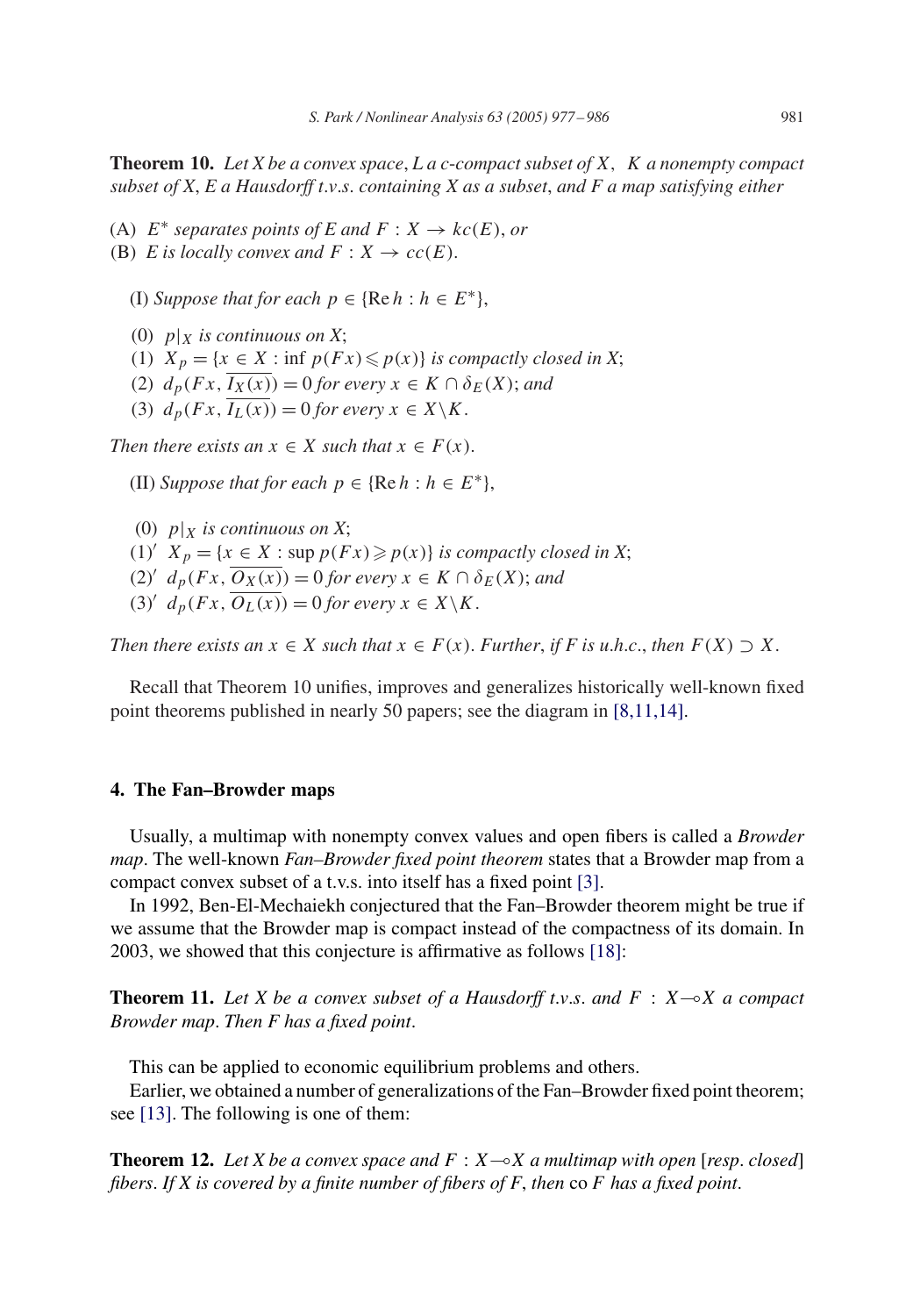For a topological space *X* and a convex space *Y*, a multimap  $T : X \rightarrow Y$  is called a  $\Phi$ -map or a *Fan–Browder map* provided that there exists a multimap  $S: X \rightarrow Y$  such that

(1) for each  $x \in X$ , co  $S(x) \subset T(x)$ ; and

(2)  $X = \bigcup \{ \text{Int } S^-(y) : y \in Y \}$ , where  $S^-(y) = \{ x \in X : y \in S(x) \}.$ 

**Corollary 12.1.** *Let X be a convex space*, *K a nonempty compact subset of X*, *and S,T* : *XX multimaps*. *Suppose that*

- (1) *for each*  $x \in X$ , co  $S(x) \subset T(x)$ ;
- (2)  $K \subset \bigcup \{ \text{Int } S^{-}(z) : z \in X \};$  and
- (3) *for each finite subset N of X, there exists a compact convex subset*  $L_N$  *of X containing N such that*

$$
L_N \backslash K \subset \bigcup \{ \text{Int } S^-(z) : z \in L_N \}.
$$

*Then T has a fixed point*.

More general versions of Theorems 11 or 12 were established for more general classes of Fan–Browder maps and locally selectionable maps with convex values; see [\[19\].](#page-9-0)

#### **5. Approximable maps**

Given two open neighborhoods *U* and *V* of the origin 0 of t.v.s. *E* and *F*, respectively, and for  $X \subset E$  and  $Y \subset F$ , a  $(U, V)$ -approximative continuous selection of  $T : X \rightarrow Y$  is a continuous function  $s: X \rightarrow Y$  satisfying

$$
s(x) \in (T[(x+U) \cap X] + V) \cap Y \quad \text{for } x \in X.
$$

A multimap  $T : X \rightarrow Y$  is said to be *approachable* if it admits a  $(U, V)$ -approximative continuous selection for every *U* and *V* as above.

A multimap  $T : X \rightarrow Y$  is said to be *approximable* if its restriction  $T|_K$  to any compact subset *K* of *X* is approachable.

Note that an approachable map is always approximable. Recall that Ben-El-Mechaiekh and Deguire [\[1\]](#page-8-0) and Ben-El-Mechaiekh and Idzik [\[2\]](#page-8-0) established a large number of properties and examples of approachable or approximable maps.

Recently, we obtained the following results in [\[19\]:](#page-9-0)

**Theorem 13.** Let X be a convex subset of a Hausdorff t.v.s. E and  $T : X \rightarrow X$  a compact *closed approachable map*. *Then T has a fixed point*.

**Theorem 14.** Let X be a closed subset of a Hausdorff t.v.s. E such that  $0 \in \text{Int } X$  and  $T : X \rightarrow E$  *a compact closed approachable map. Then either* 

- (1) *T has a fixed point or*
- (2)  $\lambda x \in T(x)$  *for some*  $\lambda > 1$  *and*  $x \in BdX$ .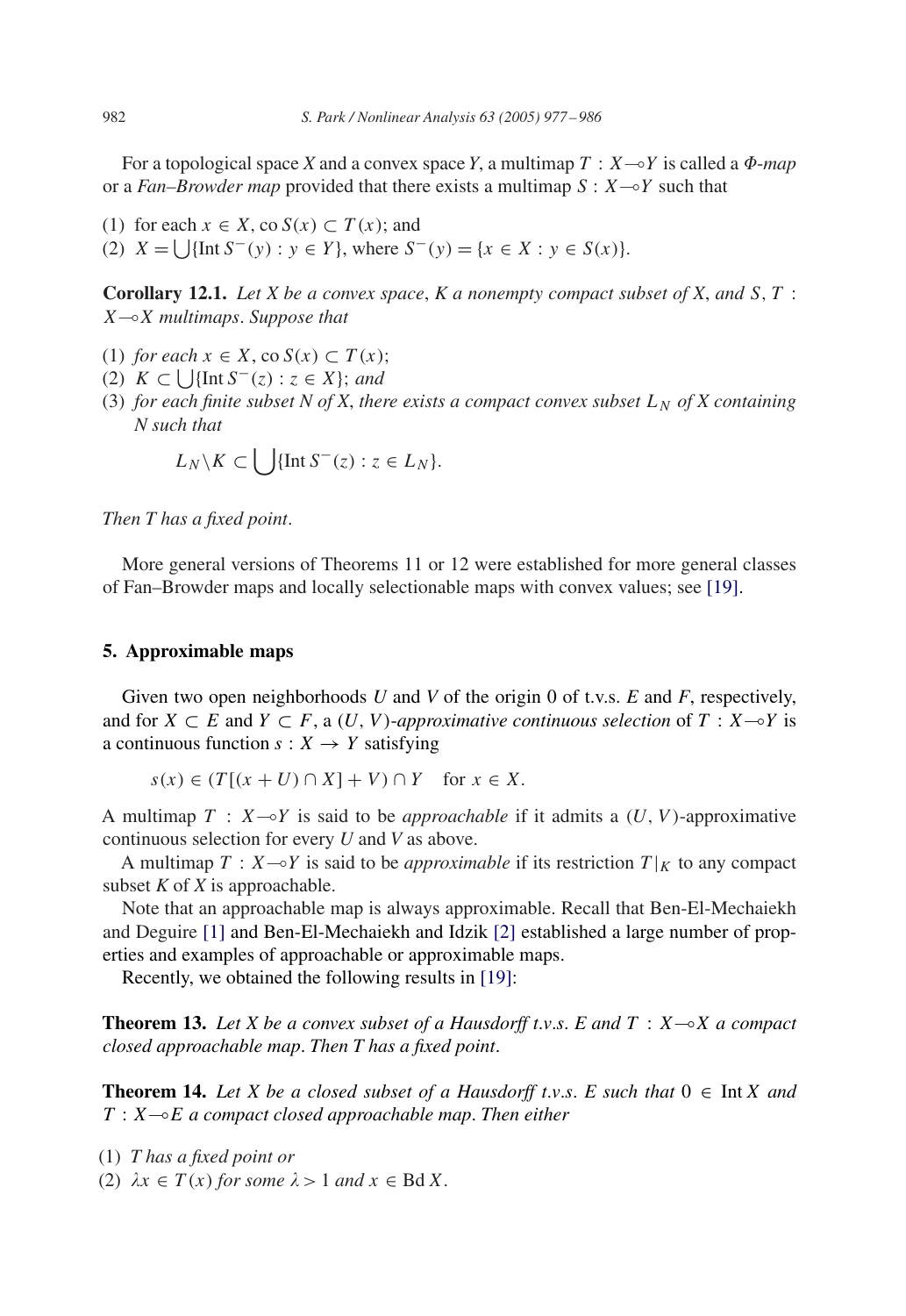From the above Leray–Schauder alternative, as in [\[10\],](#page-8-0) we can deduce a Schaefer-type theorem, Birkhoff–Kellogg-type theorems on eigenvalues or invariant directions, fixed point theorems for non-self maps, and quasi-variational inequalities, all related to compact closed approachable maps; see [\[19\].](#page-9-0)

For compact approximable maps, we have the following:

**Theorem 15.** *Let X be a compact convex subset of a Hausdorff t*.*v*.*s*. *E*. *Then every closed approximable map*  $T : X \rightarrow X$  *has a fixed point.* 

**Theorem 16.** Let X be an admissible convex subset of a Hausdorff t.v.s. and  $T : X \rightarrow X$  a *compact closed approximable map*. *Then T has a fixed point*.

**Theorem 17.** Let X be a closed subset of a Hausdorff t.v.s. E such that  $0 \in \text{Int } X$ , Y an *admissible convex subset of E containing X, and*  $T : X \rightarrow Y$  *a compact closed approximable map*. *Then either*

(1) *T has a fixed point or* (2)  $\lambda x \in T(x)$  for some  $\lambda > 1$  and  $x \in BdyX$ .

From this result, as for Theorem 14, we can deduce various consequences all related to compact closed approximable maps.

### **6. Acyclic maps**

A topological space is said to be *acyclic* if all of its reduced Cech homology groups over the rational field vanish. A u.s.c. map is said to be *acyclic* if it has compact acyclic values. The following is known in 1991 [\[7\]:](#page-8-0)

**Theorem 18.** *Let X and C be nonempty convex subsets of a locally convex Hausdorff t*.*v*.*s*. *E.* Let  $T : X \rightarrow X + C$  *be a compact acyclic map. Suppose that one of the following holds*:

- (1) *X is closed and C is compact*.
- (2) *X is compact and C is closed*.
- $(3)$   $C = \{0\}.$

*Then there is an*  $x_0 \in X$  *such that*  $T(x_0) \cap (x_0 + C) \neq \emptyset$ .

For a convex-valued map *T*, Theorem 18 is due to Lassonde (1983). Later in 1997, Theorem 18 was extended to the better admissible class of maps [\[12\].](#page-8-0)

The following case (3) of Theorem 18 is known to be very useful in many applications:

**Corollary 18.1.** *Let X be a convex subset of a locally convex Hausdorff t*.*v*.*s*. *Then every compact acyclic map*  $T : X \rightarrow X$  *has a fixed point.*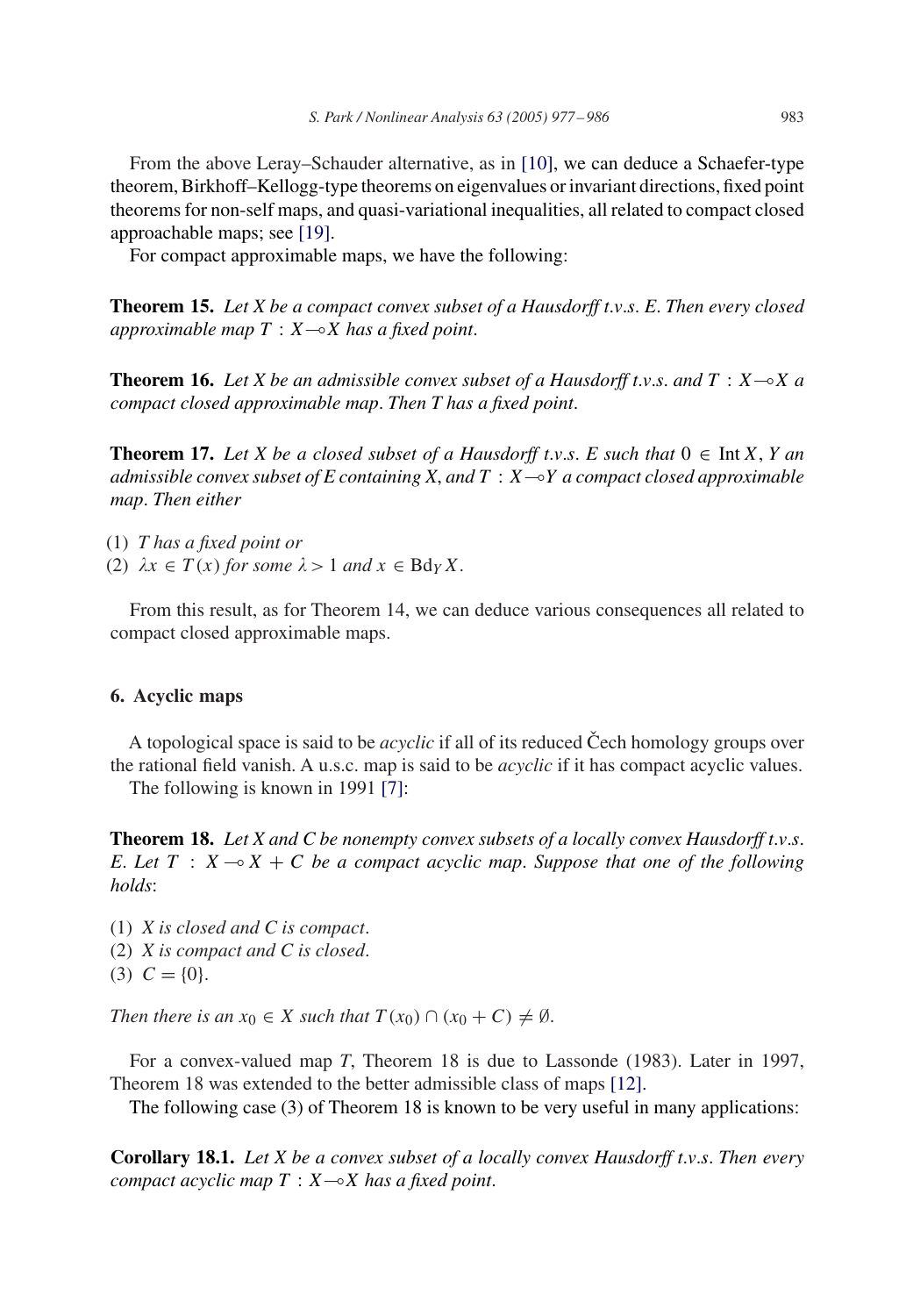Corollary 18.1 was extended to the class  $\mathfrak{A}_c$  (1993), to  $\mathbb{V}_c^{\sigma}$  (1994), to  $\mathfrak{A}_c^{\sigma}$  (1994), and to B (1997). Later, this is extended to a non-locally convex t.v.s.; see Theorems 19 and 20 below.

#### **7. Admissible classes of multimaps**

Let *X* and *Y* be topological spaces. An *admissible class*  $\mathfrak{A}_{c}^{\kappa}(X, Y)$  of maps  $T : X \rightarrow Y$  is one such that, for each compact subset *K* of *X*, there exists a map  $S \in \mathfrak{A}_{c}(K, Y)$  satisfying  $S(x) \subset T(x)$  for all  $x \in K$ ; where  $\mathfrak{A}_c$  consists of finite compositions of maps in  $\mathfrak{A}$ , and  $\mathfrak{A}$ is a class of maps satisfying the following properties:

- (1)  $\mathfrak A$  contains the class  $\mathbb C$  of (single-valued) continuous functions;
- (2) each  $F \in \mathfrak{A}_c$  is u.s.c. and compact-valued; and
- (3) for each polytope *P*, each  $T \in \mathfrak{A}_c(P, P)$  has a fixed point, where the intermediate spaces of compositions are suitably chosen for each  $\mathfrak{A}$ .

Examples of  $\mathfrak A$  are continuous functions  $\mathbb C$ , the Kakutani maps  $\mathbb K$ , the Aronszajn maps  $\mathbb M$ (with  $R_{\delta}$  values), the acyclic maps  $\mathbb{V}$ , the Powers maps  $\mathbb{V}_c$ , the O'Neil maps  $\mathbb{N}$  (continuous with values of one or *m* acyclic components, where *m* is fixed), the approachable maps A (whose domains and codomains are subsets of uniform spaces), admissible maps of Górniewicz,  $\sigma$ -selectional maps of Haddad and Lasry, permissible maps of Dzedzej, and others. Further, the Fan–Browder maps (codomains are convex sets), locally selectionable maps having convex values,  $\mathbb{K}_c^{\sigma}$  due to Lassonde,  $\mathbb{V}_c^{\sigma}$  due to Park et al., and approximable maps  $A_c^k$  due to Ben-El-Mechaiekh and Idzik are examples of  $\mathfrak{A}_c^k$ . For the literature, see [9,12,11,15].

For a subset *X* of a t.v.s. *E*, we defined the "*better*" admissible class **B** of maps as follows [\[12\]:](#page-8-0)

 $T \in \mathfrak{B}(X, X) \iff T : X \sim X$  is a map such that for any polytope *P* in *X* and any continuous function  $f: T(P) \to P$ , the composition  $f(T|_{P}): P \to P$  has a fixed point.

Note that  $\mathfrak{A}_{c}^{k}(X, X) \subset \mathfrak{B}(X, X)$  for a convex subset *X* of a t.v.s. *E*, and some examples of maps in  $\mathfrak B$  not belonging to  $\mathfrak A_c^{\kappa}$  are known. Moreover, compact closed maps in the class KKM due to Chang and Yen and in the class *s*-KKM due to Chang et al. also belong to the class B.

The following fixed point theorems were obtained in the late 1990s by the author [12,11]:

**Theorem 19.** *Let E be a Hausdorff t*.*v*.*s*. *and X an admissible compact convex subset of E*. *Then any map*  $T \in \mathfrak{A}_c^{\kappa}(X, X)$  *has a fixed point.* 

**Theorem 20.** *Let E be a Hausdorff t*.*v*.*s*. *and X an admissible convex subset of E*. *Then any compact closed map*  $T \in \mathfrak{B}(X, X)$  *has a fixed point.* 

In [\[12\],](#page-8-0) it was shown that Theorem 20 subsumes more than 60 known or possible particular cases and generalizes them in terms of the involving spaces and multimaps as well.

It is not known whether the admissibility of *X* can be eliminated in Theorems 19 and 20. If so, these results would be far-reaching generalizations of the Cauty Theorem 1.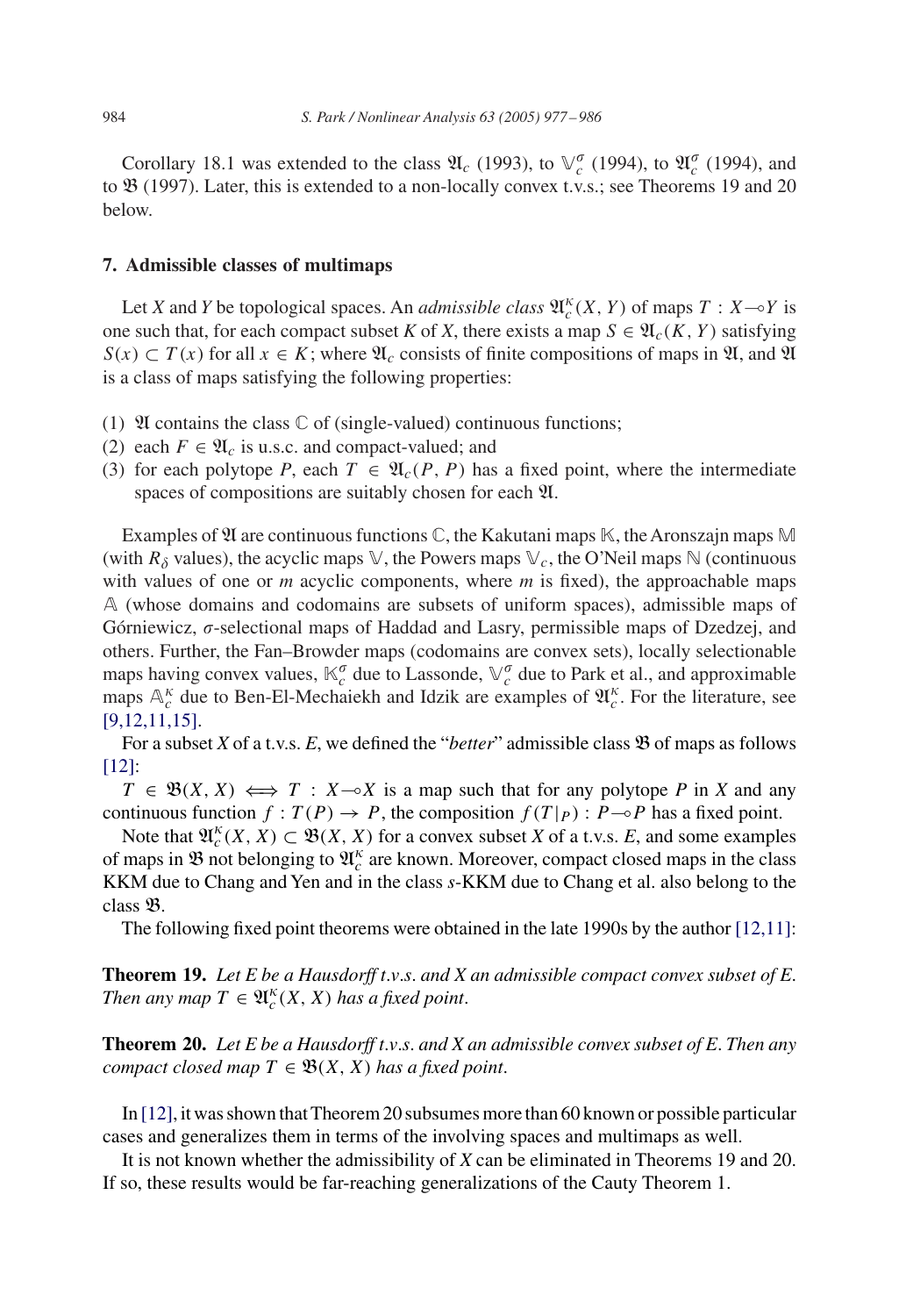<span id="page-8-0"></span>In view of Lemma 1, we obtain the following new results:

**Corollary 19.1.** *Let K be a compact convex subset of a metrizable t.v.s. E. Then any*  $T \in$  $\mathfrak{A}_{c}^{\kappa}(K, K)$  has a fixed point.

**Corollary 20.1.** *Let K be a compact convex subset of a metrizable t*.*v*.*s*. *E*. *Then any closed*  $T \in \mathfrak{B}(K, K)$  *has a fixed point.* 

## **8. Further results**

There have appeared a number of papers by other authors concerned with generalizations, variations, or applications of our works.

The concept of compact maps has variants (not necessarily generalizations) in that of various types of condensing maps (pseudo-condensing or countably condensing maps or of Mönch type). It is well-known that the theory of such types of condensing maps reduces to that of compact maps. Therefore, our theorems might be applied to those types of condensing maps.

In our previous works, as applications of some of our fixed point theorems, we obtained results on best approximations, variational or quasi-variational inequalities, minimax inequalities, saddle points in nonconvex sets, openness of multimaps, existence of maximal elements, the Walras excess demand theorem, acyclic versions of the Nash equilibrium theorem, generalized equilibrium problems, quasi-equilibrium problems, generalized complementarity problems, and others.

## **References**

- [1] H. Ben-El-Mechaiekh, P. Deguire, Approachability and fixed points for non-convex set-valued maps, J. Math. Anal. Appl. 170 (1992) 477–500.
- [2] H. Ben-El-Mechaiekh, A. Idzik, A Leray–Schauder type theorem for approximable maps, Proc. Amer. Math. Soc. 122 (1994) 105–109.
- [3] F.E. Browder, The fixed point theory of multi-valued mappings in topological vector spaces, Math. Ann. 177 (1968) 283–301.
- [4] R. Cauty, Solution du problème de point fixe de Schauder, Fund. Math. 170 (2001) 231–246.
- [5] T. Dobrowolski, Revisiting Cauty's proof of the Schauder conjecture, Abstr. Appl. Anal. 7 (2003) 407–433.
- [6] T. Dobrowolski, Fixed-point theorem for convex-valued mappings, Preprint.
- [7] S. Park, Some coincidence theorems on acyclic multifunctions and applications to KKM theory, in: K.-K. Tan (Ed.), Fixed Point Theory and Applications, World Scientific, River Edge, NJ, 1992, pp. 248–277.
- [8] S. Park, Fixed point theory of multifunctions in topological vector spaces, J. Korean Math. Soc. 29 (1992) 191–208.
- [9] S. Park, Fixed point theory of multifunctions in topological vector spaces, II, J. Korean Math. Soc. 30 (1993) 413–431.
- [10] S. Park, Fixed points of approximable maps, Proc. Amer. Math. Soc. 124 (1996) 3109–3114.
- [11] S. Park, Ninety years of the Brouwer fixed point theorem, Vietnam J. Math. 27 (1999) 193–232.
- [12] S. Park, A unified fixed point theory of multimaps on topological vector spaces, J. Korean Math. Soc. 35 (1998) 803–829; Corrections, J. Korean Math. Soc. 36 (1999) pp. 829–832.
- [13] S. Park, New topological versions of the Fan–Browder fixed point theorem, Nonlinear Anal. 47 (2001) 595–606.